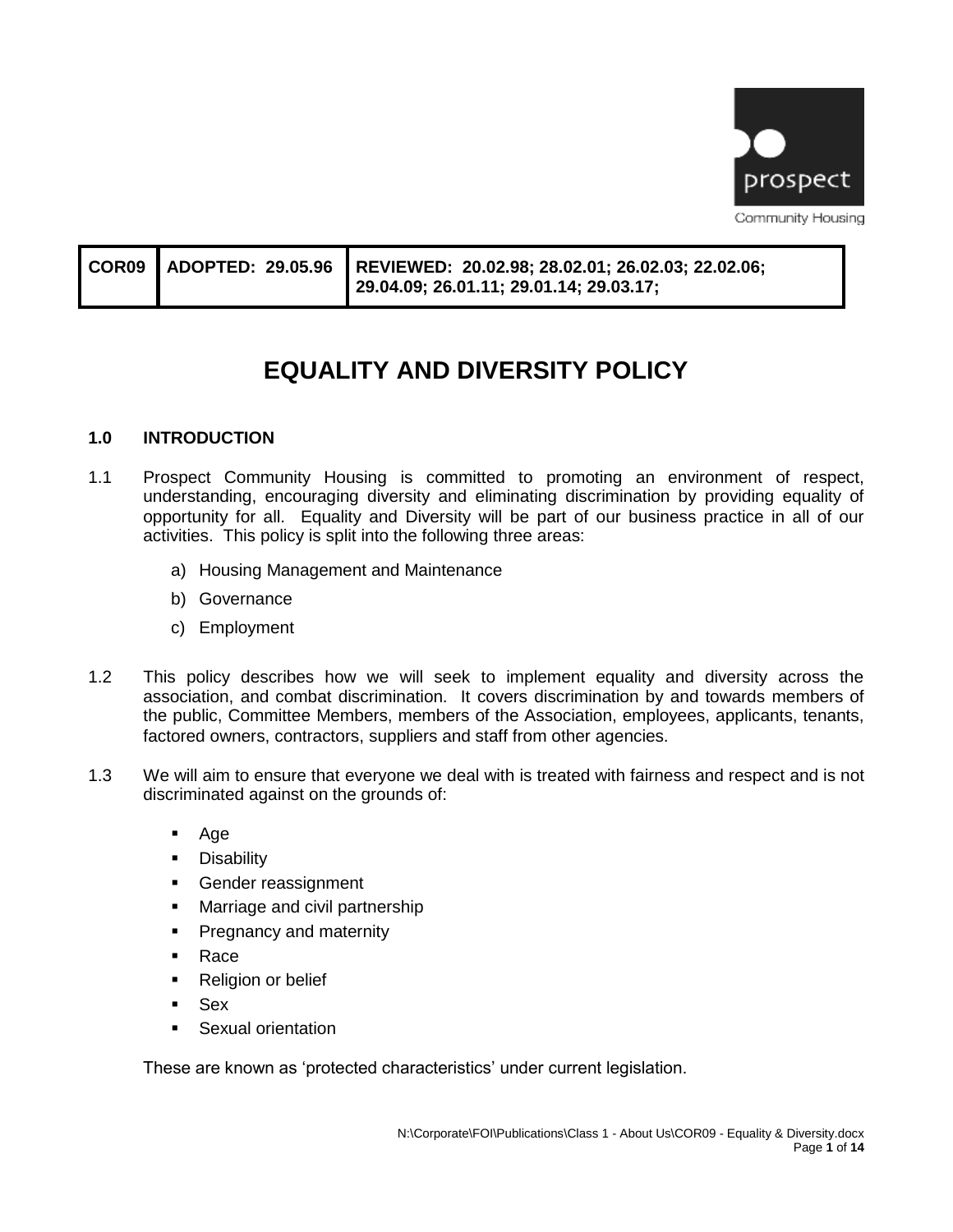- 1.4 We will aim to ensure that no employee is disadvantaged by any conditions or requirements which cannot be shown to be relevant to performance.
- 1.5 Prospect will work to reduce the inequalities of outcome which result from socio-economic disadvantage.
- 1.6 This policy complies with the Equality Act 2010, which replaces and incorporates all previous legislation on discrimination. Under this legislation we have a responsibility to comply with the General Equality duty, but not the Specific Provisions that apply to named Public Authorities.
- 1.7 For definitions of the words and phrases used regularly in discrimination legislation etc. see Appendix 1.

### **2.0 THE SCOTTISH SOCIAL HOUSING CHARTER**

The relevant standards and outcomes for the Equality & Diversity Policy are:

#### *Outcome 1: Equalities*

Social landlords perform all aspects of their housing services so that:

Every tenant and other customer has their individual needs recognised, is treated fairly and with respect, and receives fair access to housing and housing services.

### **3.0 HOUSING MANAGEMENT & MAINTENANCE**

#### **Allocation of housing**

- 3.1 We will maintain an open housing list through participation in 'EdIndex' the City of Edinburgh common housing register – and will seek to be as accessible as possible to those with a housing need. We will encourage applications to be submitted at any time in the year.
- 3.2 By implementing clear procedures we will aim to ensure that in considering each application and making decisions on the allocation of housing we do not discriminate against any groups or individuals on any of the grounds listed in para. 1.3 above.

#### **Housing management & maintenance services**

3.3 We are committed to providing equal access to all aspects of our housing management & maintenance services and will ensure that the principles of equality and diversity underpin all we do in this area of activity. Through implementing clear policies and procedures we will seek to ensure that we do not discriminate against any groups or individuals on any of the grounds listed in para. 1.3 above.

#### **Consultation and participation**

3.4 Through engaging in regular consultation with our tenants and other users of our services we will seek to ensure that their views and priorities are incorporated into our decisions and future planning.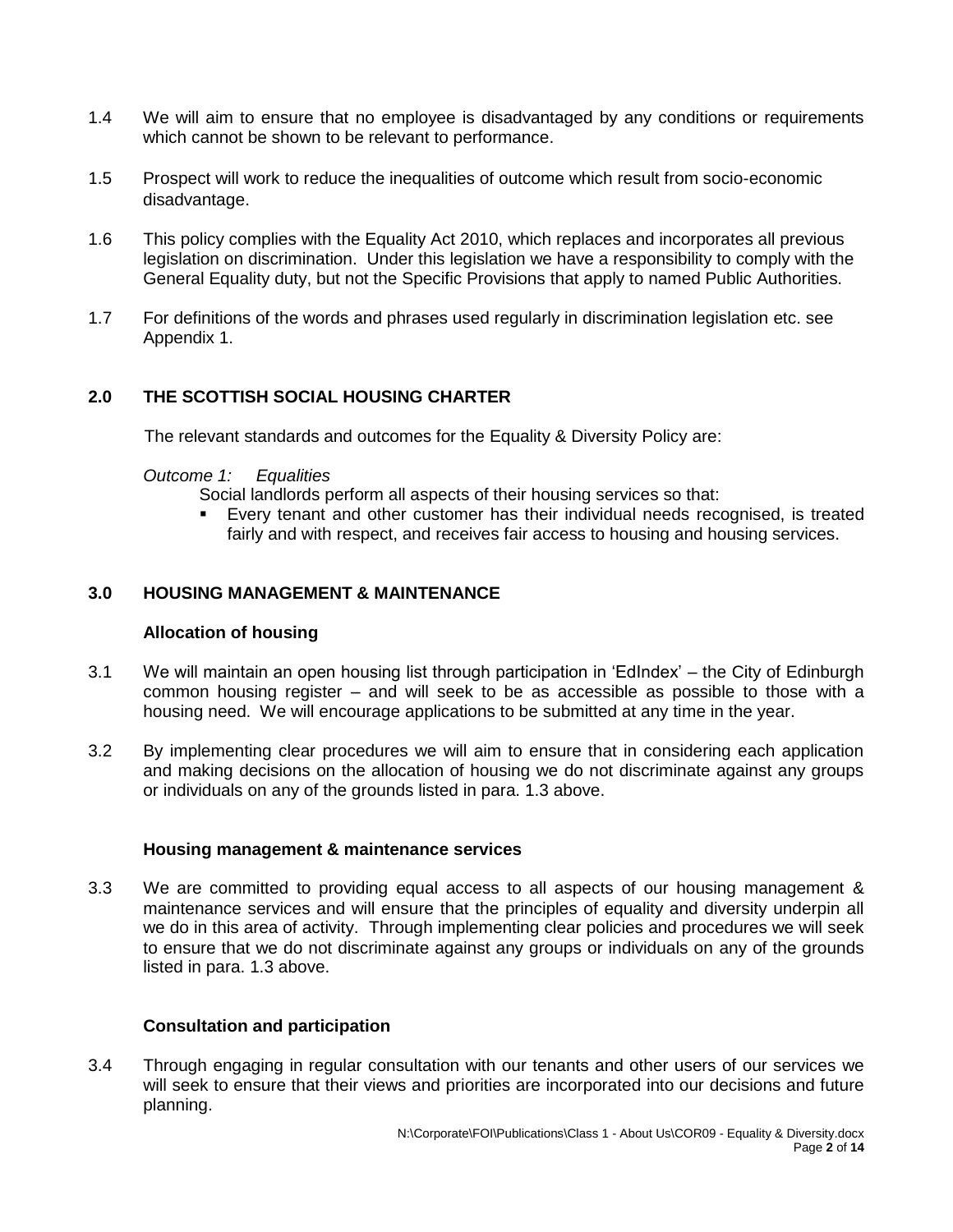- 3.5 We will seek regular feedback on the quality and provision of our services through ad hoc individual surveys or questionnaires, and major tenant satisfaction surveys.
- 3.6 We will encourage tenant involvement in our activities, in particular through encouraging membership of the Association and election to the Management Committee. We will collect Equality and Diversity information regularly, for example through the tenant survey.

#### **Information to tenants & others**

- 3.7 To maximise access to services we will provide all tenants with full, clear and accurate information about their tenancy, in compliance with current law and good practice guidelines. For further details see our Tenancy Agreement and Tenant Handbook.
- 3.8 Where required we will provide information, application forms, guidance notes etc. in a variety of formats on request, to ensure that all groups have equal access to the information etc. that they wish to or need to have.

#### **Factored owners**

3.9 We will seek to ensure that the services we provide to factored owners and the charges we make for these services do not discriminate against any groups or individuals on any of the grounds listed in para. 1.3 above.

#### **Design and upgrading of housing**

- 3.10 We will ensure that all our new housing is designed to current 'housing for varying needs' standards. For further details see our current Design Brief.
- 3.11 We will seek to ensure that, subject to the physical constraints of each site and the identification of need following appropriate assessments and consultation with partners, each new development incorporates the provision of housing for those with specific physical or learning needs, including 'accessible' homes.
- 3.12 In carrying out planned maintenance or improvement projects we will, where appropriate and possible, seek to ensure that any upgrading of existing housing includes bringing the properties up to 'housing for varying needs' standards.
- 3.13 We will seek funding annually from the Scottish Government, through the City of Edinburgh Council, for the provision of specialist aids or adaptations to existing properties so that those with specific requirements may continue to live in their home with as much independence, privacy and dignity as they wish to have.

#### **Management services**

3.14 We will seek to ensure that where management services are provided to us or on our behalf by another organisation, the provider of such services either has an acceptable Equality & Diversity policy or agrees to adopt this policy.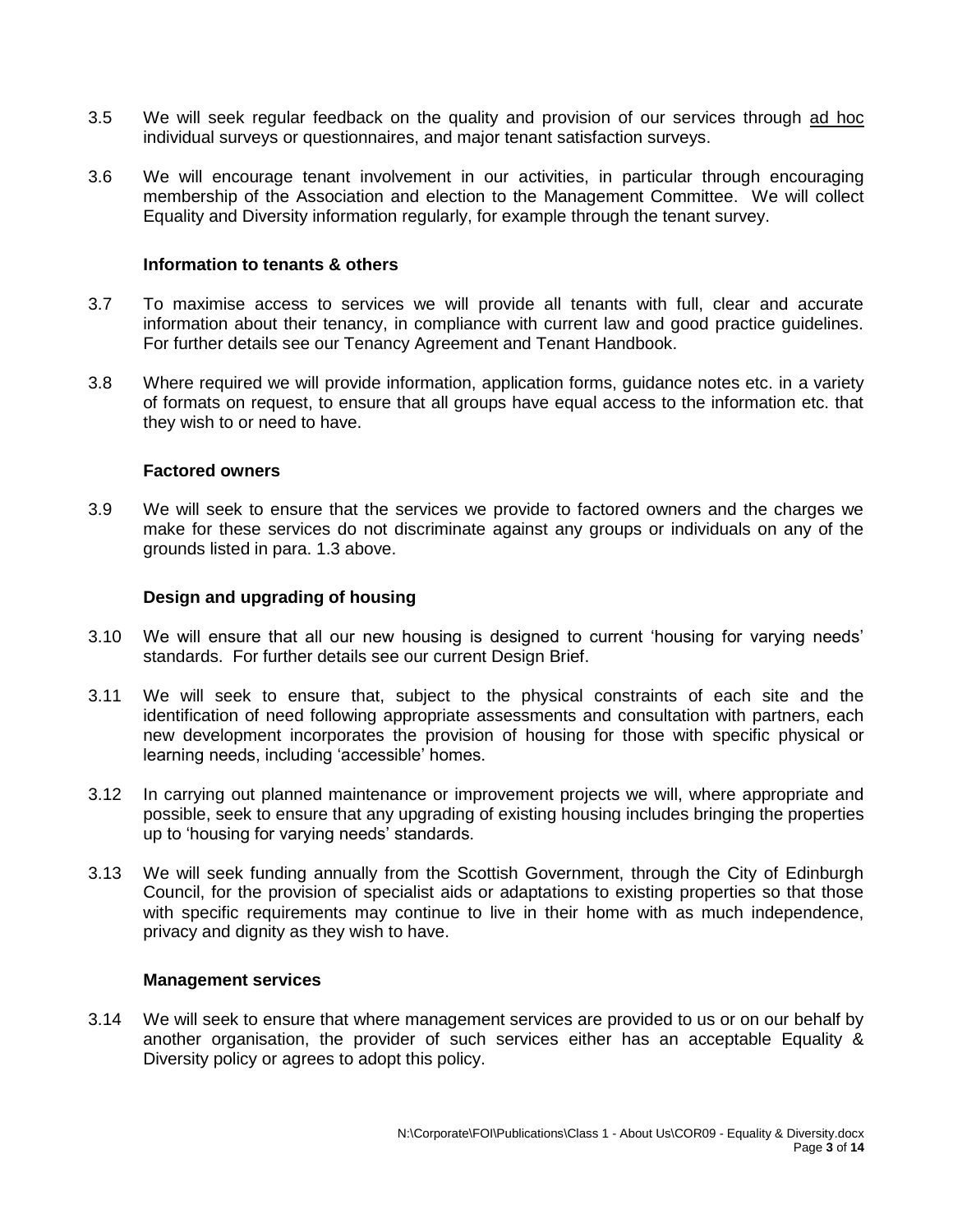#### **Procurement**

- 3.15 We will seek to ensure that any consultants, contractors or suppliers that we appoint either have an acceptable Equality & Diversity policy of their own or are willing to adopt this policy.
- 3.16 We will seek to ensure that, as well as complying with all current statutory and good practice requirements, when we are making procurement decisions we do not discriminate against any groups or individuals on any of the grounds listed in para. 1.3.

### **4.0 GOVERNANCE**

#### **Association & Committee Membership**

- 4.1 We will seek to ensure that membership of the Association and participation in our activities are open to all and that we do not discriminate against any groups or individuals on any of the grounds listed in para. 1.3.
- 4.2 We will ensure that all Association members have equal opportunity to be nominated for and elected to the Management Committee and to participate fully in Committee, Sub-Committee and Working Group meetings. We will work to ensure that the Management Committee is representative of the community whom they serve.

### **Committee and Staff Responsibilities**

- 4.3 We recognise that the existence of a policy does not in itself guarantee or provide equality in access, opportunity or outcome, and that the success of this policy depends on the commitment in practice of all Management Committee Members and staff.
- 4.4 The Chairperson of the Management Committee has the overall responsibility for ensuring that this policy is implemented in every area of our activities.
- 4.5 The Director is responsible for the day-to-day implementation of this policy, for ensuring that Managers implement the policy with and through their staff, and for ensuring that our policies, procedures, terms and conditions of employment, publications, information material, advertisements and application forms etc. do not contain any statements or conditions which would breach this policy or current statutory requirements.
- 4.6 We expect all Committee Members and staff to:
	- **•** apply the policy in their activities and day-to-day work:
	- **•** challenge any discriminatory behaviour they become aware of;
	- report to a Manager, the (Depute) Director or the Chairperson, as appropriate, any instances of actual discrimination.
- 4.7 Failure to comply with this policy or any related policies and procedures by a staff member may result in disciplinary action being taken at the appropriate level, according to the seriousness of the circumstances.
- 4.8 Failure to comply with this policy or any related policies by a Management Committee Member will be regarded as a breach of the Committee Members' Code of Governance and Conduct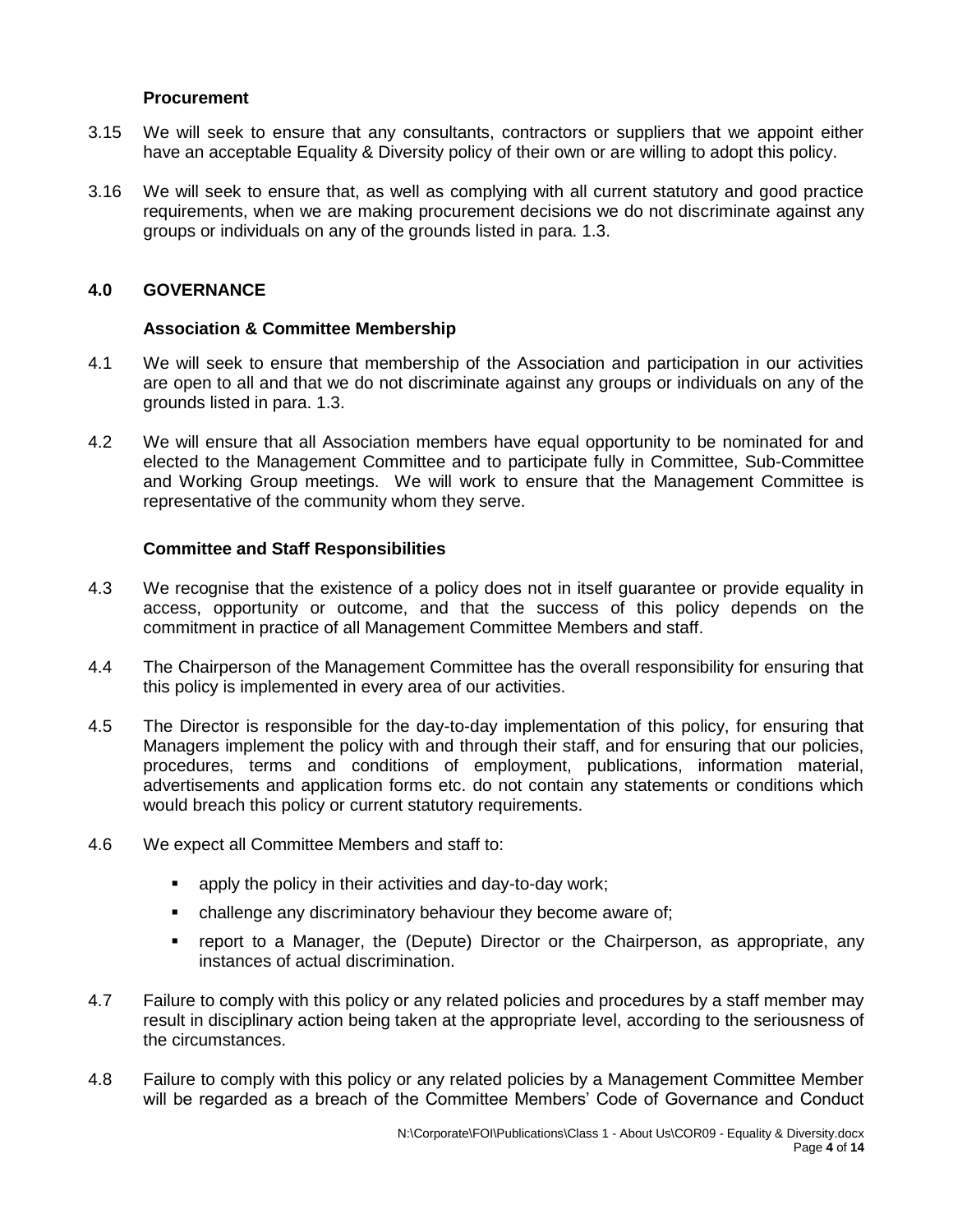and will be dealt with under that Code. A serious breach of the policy may result in the Committee Member being required to resign.

#### **Equality Impact Assessments**

- 4.9 Whenever a major change is being made to a policy or procedure, or where we are embarking on a new project or changing an existing project, consideration will be given as to whether a full Equality Impact Assessment (EQIA) needs to be carried out. An EQIA pro-forma has been developed to assist with this.
- 4.10 The Equality and Diversity Procedure sets out how and when this pro-forma will be used, and what would prompt a full Equality Impact Assessment being carried out.
- 4.11 Complex Equality Impact Assessments will be referred to the Equalities Working Group for them to consider any implications and give input when the outcome of the initial assessment is not clear.

### **5.0 EMPLOYMENT**

- 5.1 Committee Members and Managers who are likely to be involved in staff management or recruitment will, as part of our on-going training and development programmes, receive guidance and training on the effect which generalised assumptions and prejudices can have on decisions and in particular on the importance of complying with the Equality Act as it relates to our duties as an employer.
- 5.2 Our commitment to Equality and Diversity as it relates to recruitment is set out in our Recruitment Policy, and is not therefore covered again here.
- 5.3 We will implement and monitor good employment procedures and practices for all staff and will seek to ensure that we do not discriminate against any groups or individuals on any of the grounds listed in para. 1.3. A copy of this policy will be issued to each new employee and made available to existing employees.
- 5.4 We will consider the institution of positive action programmes if there is evidence that members of particular groups are under-represented in the staff complement.
- 5.5 We will monitor the number and type of people terminating their employment to establish why they are leaving and whether we need to take any action as a result of any trends etc. emerging.

### **6.0 IMPLEMENTATION AND REVIEW**

- 6.1 The Corporate Services Officer will submit an annual report on the implementation of this policy to the Management Committee (content covered in Appendix 2).
- 6.2 Any action required to promote equal opportunities arising from an annual review will be incorporated in that year's Business Plan.
- 6.3 The Director will ensure that this policy is reviewed at least every three years by the Management Committee.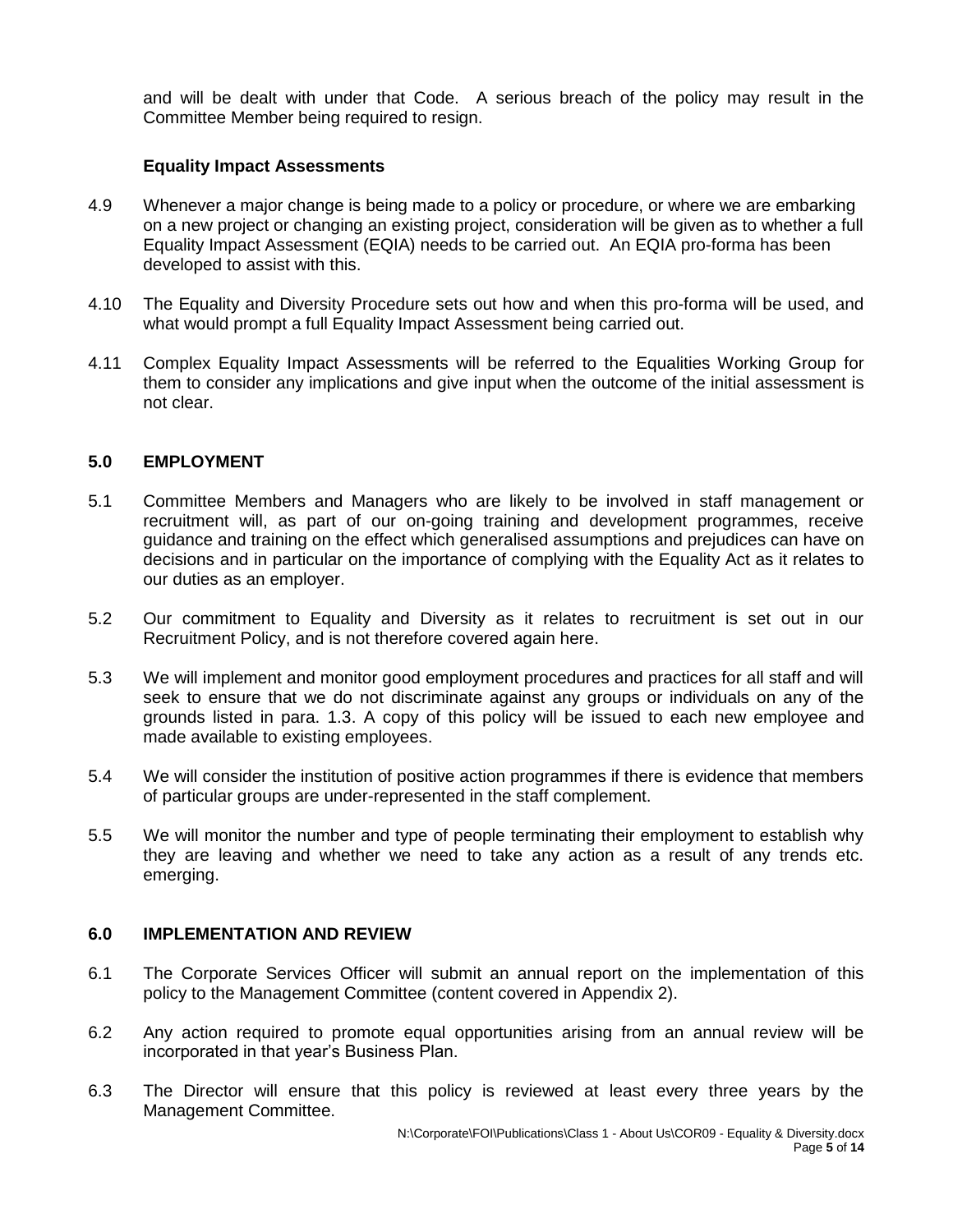Reviewed by the Management Committee on 29 March 2017

Next review due by*:* March 2020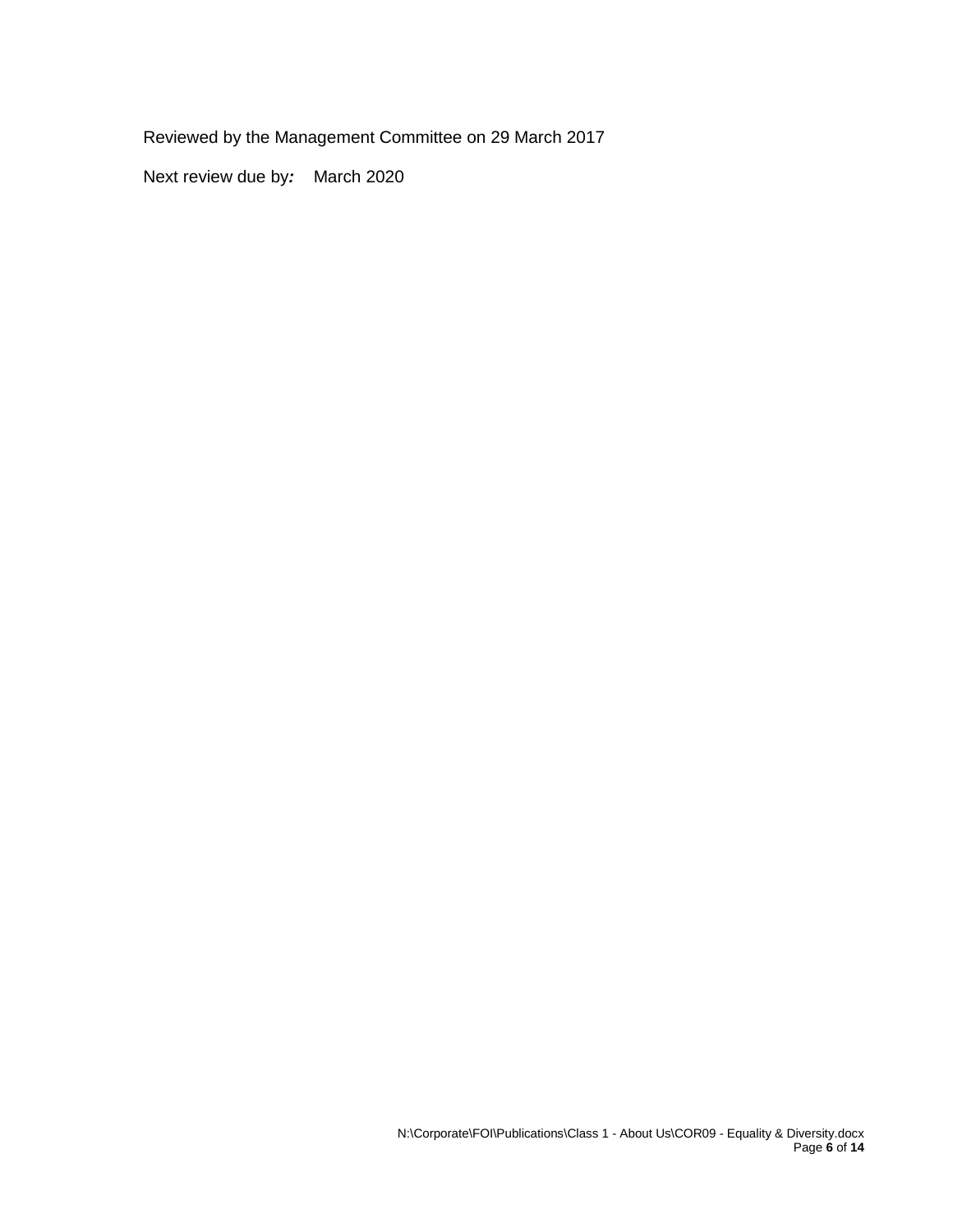### **EQUALITY & DIVERSITY - DEFINITIONS**

#### **Diversity**

Diversity is about valuing individual differences. We are committed to valuing and managing peoples' difference to enable everyone to contribute and realise their full potential. We recognise that people with different backgrounds, skills, attitudes and experiences can bring fresh ideas and perceptions that will benefit us as well as build respect for all clients.

### **Equality**

Equality is making sure people are treated fairly and given fair chances. **Equality is not about treating everyone in the same way, but recognising that their needs are met in different ways.** Equality focuses on those areas covered by the law (the 'protected characteristics' - see para. 1.3 of the policy).

#### **Direct Discrimination**

Direct discrimination is treating someone less favourably than others because they share one of the 'protected characteristics'.

#### **Indirect Discrimination**

Indirect discrimination is a policy, practice, procedure, provision or criteria that applies to everyone in the same way but might disadvantage a particular group, and which cannot be objectively justified in relation to the job or activity.

#### **Discrimination by association**

Discrimination by association may occur where a staff member suffers discrimination because they have a family member, friend or colleague who has one of the 'protected characteristics'.

#### **Discrimination by perception**

Discrimination by perception may occur where a member of staff suffers discrimination because others **think** they share one or more of the 'protected characteristics', even if the person does not actually have that characteristic.

#### **Harassment**

Harassment is conduct that violates a person's dignity or creates an intimidating, hostile degrading, humiliating or offensive working environment. The intention of the perpetrator is irrelevant. It is the impact on the individual which determines whether harassment has taken place.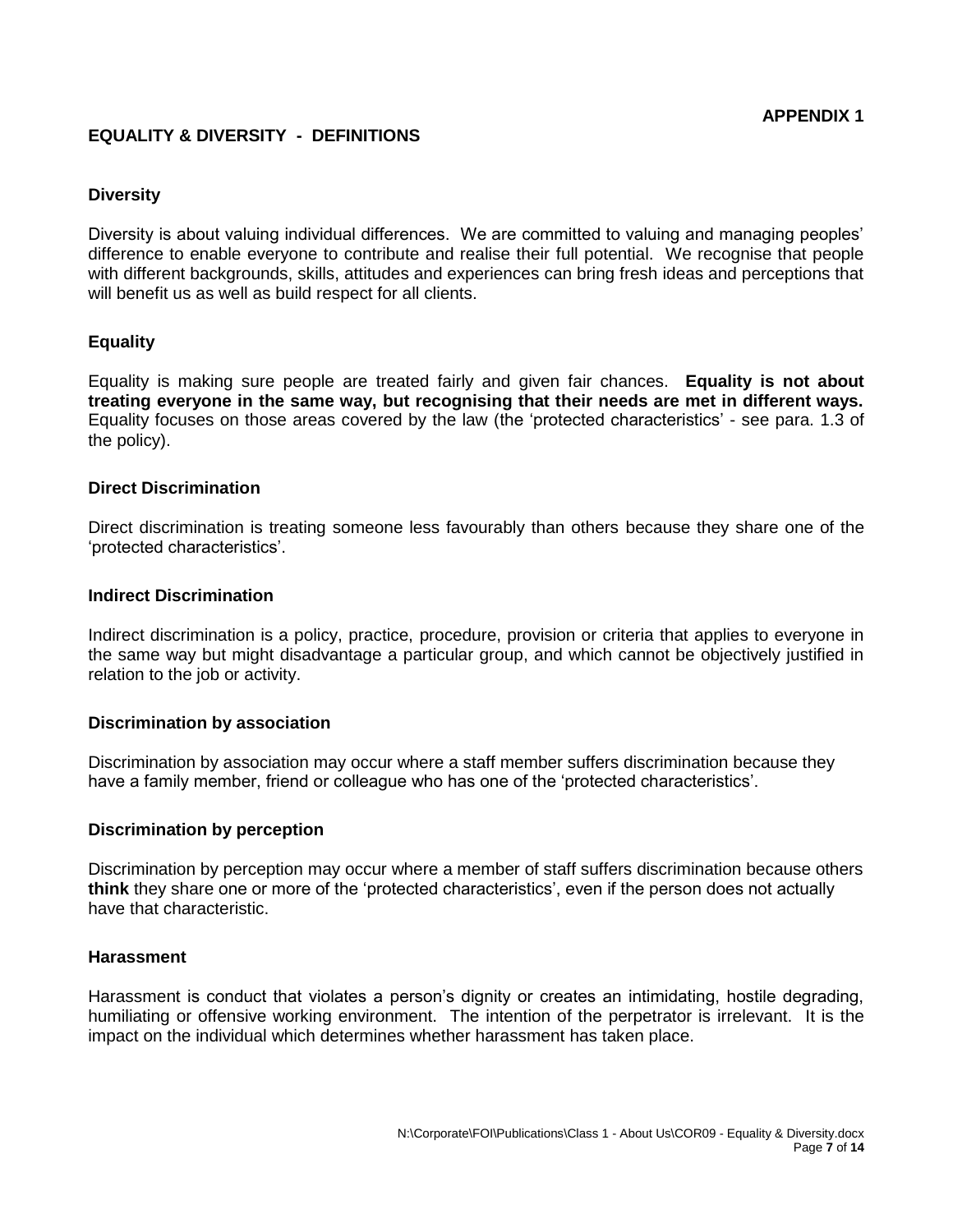### **Sexual harassment**

Sexual harassment includes:

- a) unnecessary touching or unwanted physical contact;
- b) suggestive remarks or other verbal abuse;
- c) leering at another person's body;
- d) compromising invitations;
- e) demands for sexual favours;
- f) physical assault.

#### **Racial harassment**

Racial harassment may be defined as: "Violence which may be verbal or physical, including attacks on property as well as on the person, which is suffered by individuals or groups because of their colour, race, nationality or ethnic or national origins, when the victim believes that the perpetrator was acting on racial grounds and/or there is evidence of racism". (Commission for Racial Equality definition.)

### **Third party harassment**

Third party harassment is the harassment of an organisation's staff by others (third parties) who are not staff members, e.g. applicants, tenants or members of their household, contractors' staff or other members of the public.

#### **Victimisation**

Victimisation is treating someone less favourably and discriminating against them because they have pursued or intend to pursue their rights relating to alleged discrimination, or they have complained about the behaviour of someone harassing them, or have given evidence in someone else's discrimination complaint.

#### **Positive Action**

Positive action is addressing imbalances in the workforce, by encouraging members of underrepresented groups to apply for jobs. Positive action may be applicable in setting equality targets. We will not set any quotas but equality targets may be set to encourage people from a particular group or groups to apply for a vacancy, where they are under- represented in comparison to the composition of the local community.

#### **Reasonable Adjustments**

These are reasonable steps taken to prevent a disabled person from being substantially disadvantaged in their job. A reasonable adjustment could take the form of making a change to a provision or practice, or the physical features of the premises. It could also mean a change in the support an employee received to do their job well, or to gain new skills.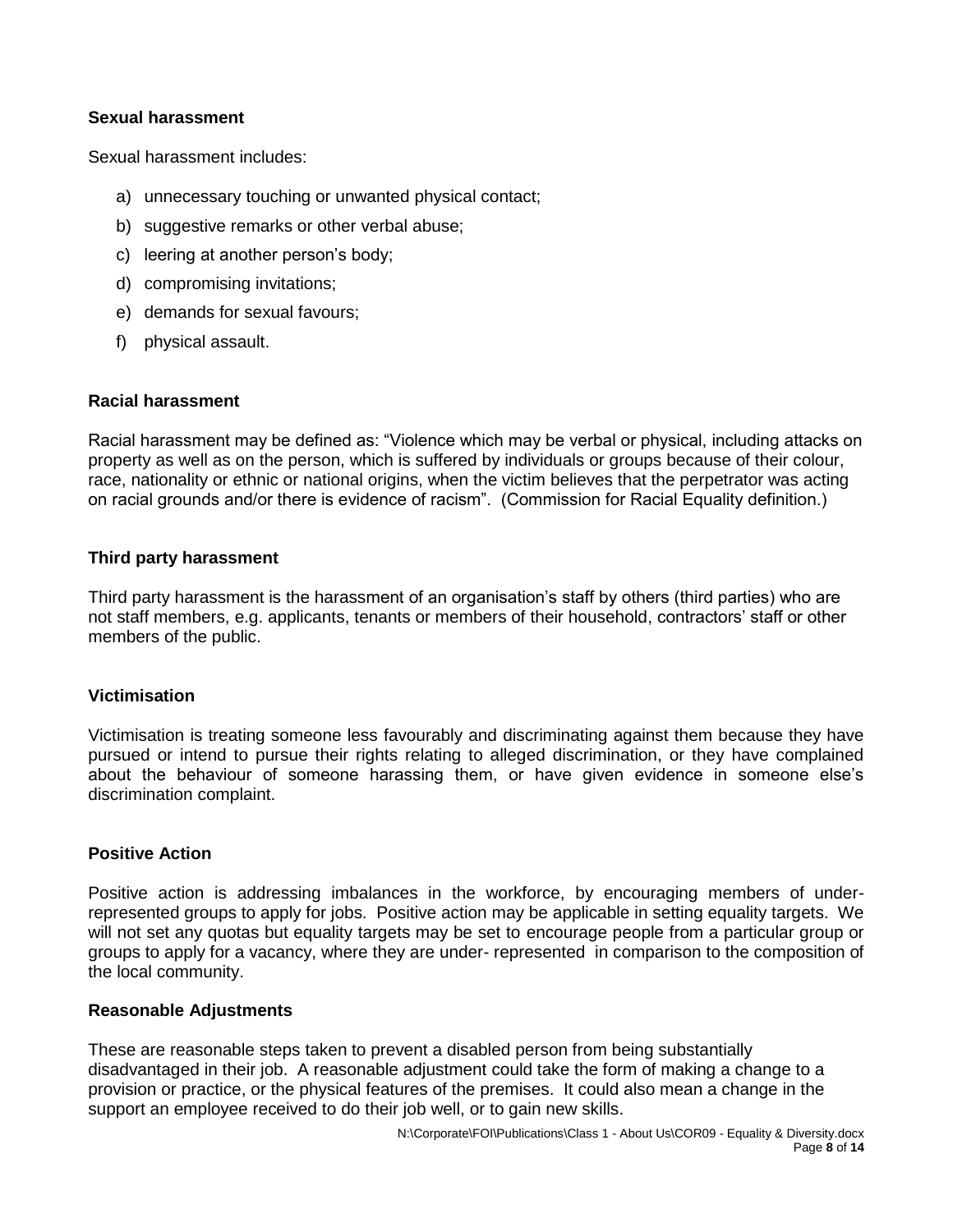### **EQUALITY & DIVERSITY POLICY - MONITORING REPORT**

The annual monitoring report on the Equality & Diversity policy will be produced to include:

- An update on the progress made under Prospect's Equality and Diversity Charter action plan (based on the CIH Equality & Diversity Charter).
- A summary of the statistical data available for tenants, perspective tenants, staff and Committee members under each protected characteristic (where possible) with observations and key considerations.

### **NOTES**

**1.** All data will be anonymised to ensure no references to individuals.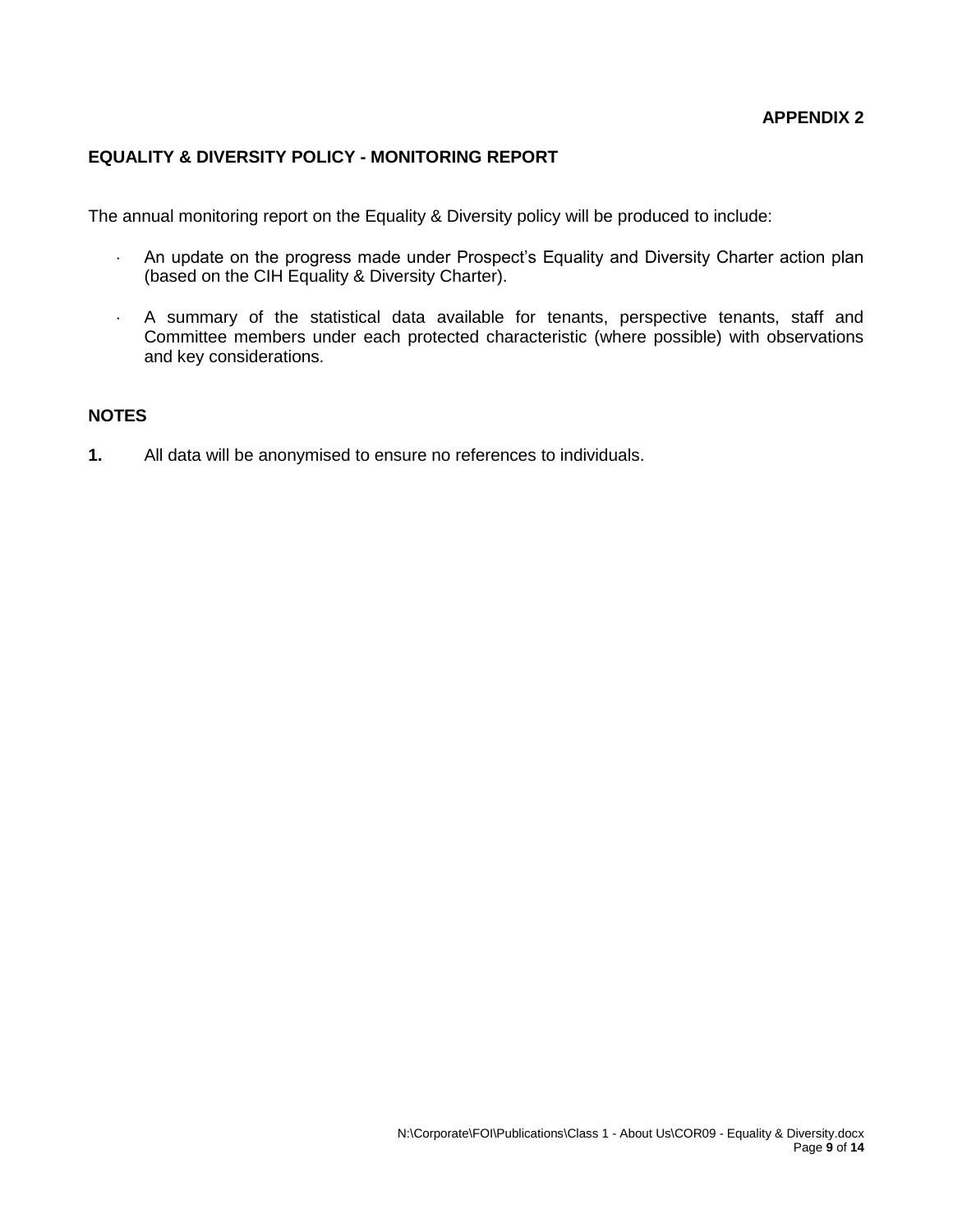

# **PROSPECT EQUALITY IMPACT ASSESSMENT RECORD**

| Title of policy/ practice/ strategy | Equality & Diversity policy   |                       |  |
|-------------------------------------|-------------------------------|-----------------------|--|
| <b>Department</b>                   | Corporate                     |                       |  |
| Who is involved in the EQIA?        | Management Team/ Julie Thynne |                       |  |
| Type of policy/ practice/ strategy  | <b>New</b>                    | Existing $\checkmark$ |  |
| Date completed                      | 07/02/17                      |                       |  |

# **Stage 1: Screening Record**

# *What is the main purpose of the policy?*

This policy describes how we will seek to implement equality and diversity across the association, and combat discrimination. It contributes to meeting the following outcomes of the Scottish Social Housing Charter:

 $\bullet$  1 – Equalities

# *Who will the policy benefit and how?*

The policy will affect all tenants, service users, employees, committee, stakeholders and the wider community by promoting an environment of respect, understanding, encouraging diversity and eliminating discrimination by providing equality of opportunity for all. Equality and Diversity will be part of our business practice in all of our activities.

### *For each equality group, does or could the policy have a negative impact?*

| <b>Protected characteristic</b>          | <b>Negative</b> | <b>Positive/no impact</b> | Don't know |
|------------------------------------------|-----------------|---------------------------|------------|
| Age                                      |                 | ⊻                         |            |
| <b>Disability</b>                        |                 | ☑                         |            |
| Gender reassignment                      |                 | ☑                         |            |
| Marriage & civil partnership             |                 | ☑                         |            |
| Pregnancy & maternity                    |                 | ☑                         |            |
| Race                                     |                 | ☑                         |            |
| Religion or belief (including no belief) |                 | ☑                         |            |
| <b>Sex</b>                               |                 | ☑                         |            |
| Sexual orientation                       |                 | ☑                         |            |

If you answered negative or don't know to the above question you should consider doing a full EQIA.

# *Are there any potential barriers to implementing the policy?*

E.g. capacity or financial issues. Are there any factors that might prevent the desired outcomes being achieved? None identified.

|                          | 53 |  |
|--------------------------|----|--|
| Is a full EQIA required? |    |  |

# *If you answered no to the above question explain why a full EQIA is not required:*

| No impact on equalities identified: |  |
|-------------------------------------|--|
| Other:                              |  |
|                                     |  |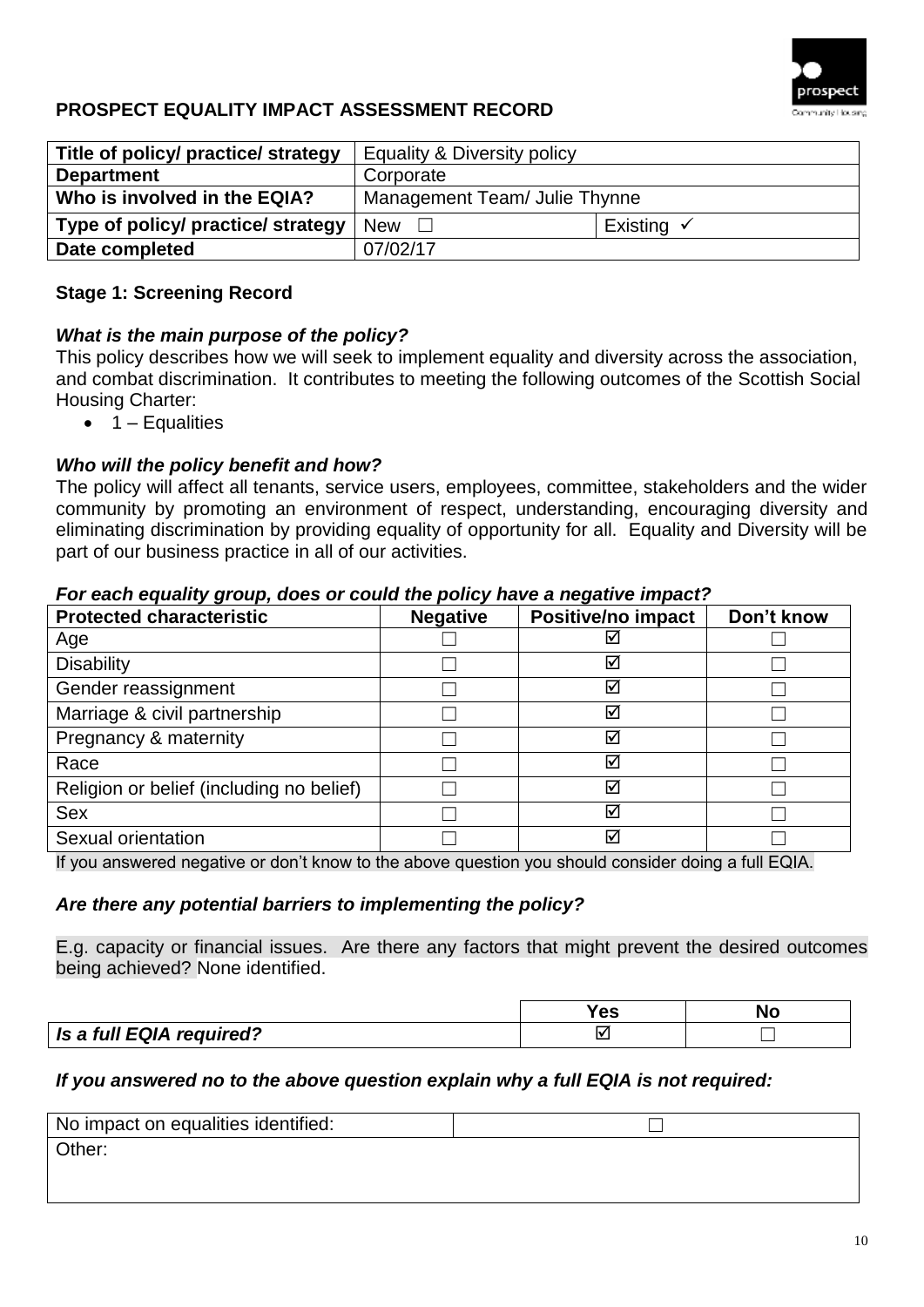# **Stage 2: Data and evidence gathering, involvement and consultation**

Include here the results of your evidence gathering, including qualitative and quantitative data and the source of that information, whether national statistics, surveys or consultations with relevant equality groups.

| <b>Source</b>                | <b>Qualitative evidence</b>    | <b>Quantitative evidence</b> | <b>Which protected</b>              | <b>Gaps identified/action taken</b> |
|------------------------------|--------------------------------|------------------------------|-------------------------------------|-------------------------------------|
|                              | provided                       | provided                     | characteristics are covered?        |                                     |
| Management information       |                                | Annual staff and             | Age, disability, gender,            | Membership data not collected.      |
| data                         |                                | committee equalities         | ethnicity. In some cases other      | Implementation of Cx will assist    |
|                              |                                | data                         | protected characteristics           | with data collection.               |
| Tenant satisfaction survey   |                                | Survey carried out in        | Age, disability, gender,            | Data becoming out of date.          |
|                              |                                | 2016                         | ethnicity. In some cases other      | Implementation of Cx will assist    |
|                              |                                |                              | protected characteristics           | with data collection.               |
| Committee, Equalities        | Equality related issues        |                              | Various                             |                                     |
| Working Group and            | identified and discussed       |                              |                                     |                                     |
| <b>Tenants Forum minutes</b> |                                |                              |                                     |                                     |
| Review of complaints         | Tenant/service user            | Statistical data on types    | All protected characteristics       | Implementation of Cx will assist    |
| received                     | experience                     | of complaint                 |                                     | with data collection and analysis   |
|                              |                                |                              |                                     | of protected characteristics        |
| Observations/conversations   | Staff/committee/tenant/service |                              | All protected characteristics       |                                     |
| (anecdotal)                  | user levels of understanding,  |                              |                                     |                                     |
|                              | inclusive practice             |                              |                                     |                                     |
| Edinburgh Census 2011        |                                | Statistical data             | Age disability, gender, ethnicity,  | Data becoming out of date.          |
|                              |                                |                              | marital status, religion or belief. |                                     |
| EdIndex data                 |                                | Statistical data provided    | Age, disability, gender,            | Data becoming out of date.          |
|                              |                                | for individuals on the       | ethnicity. In some cases other      |                                     |
|                              |                                | housing waiting list         | protected characteristics.          |                                     |
| <b>SHR Annual Return on</b>  |                                | Statistical data on staff,   | Disability, ethnicity.              |                                     |
| Charter data                 |                                | committee and tenant         |                                     |                                     |
|                              |                                | profile for RSLs             |                                     |                                     |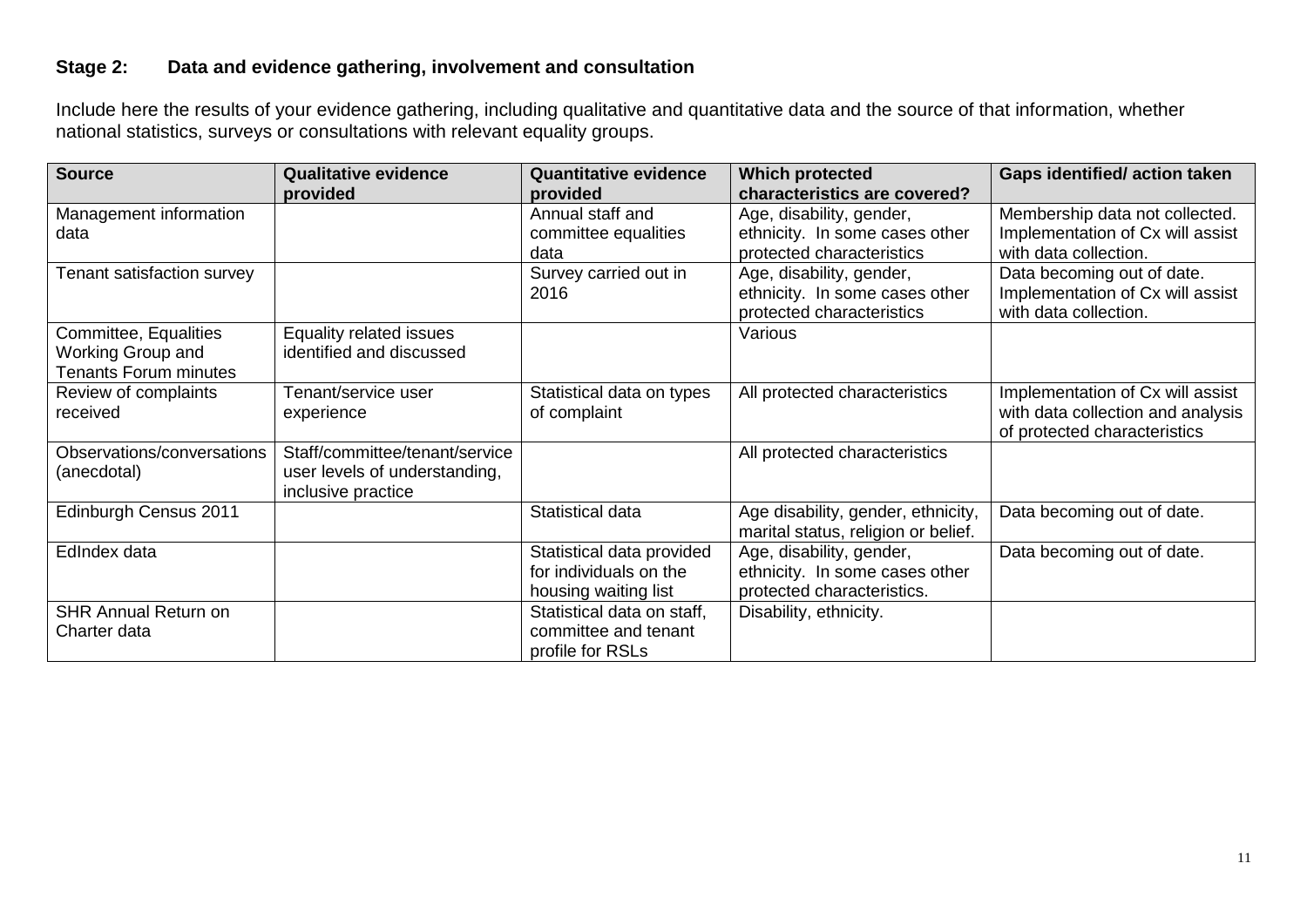*How might the policy impact on people who share protected characteristics?*Include both positive and negative impacts.

| <b>Protected Characteristic</b>             | <b>Description of Impact</b>                                                                                                                                                                         |
|---------------------------------------------|------------------------------------------------------------------------------------------------------------------------------------------------------------------------------------------------------|
| Age                                         | The policy promotes good practice and safeguards against<br>discrimination in service provision and employment practices.<br>We monitor statistics in this area on an annual basis.                  |
| <b>Disability</b>                           | As above.                                                                                                                                                                                            |
| Gender reassignment                         | The policy promotes good practice and safeguards against<br>discrimination in service provision and employment practices.<br>We do not currently gather statistical data for this<br>characteristic. |
| Marriage & civil partnership                | As above.                                                                                                                                                                                            |
| Pregnancy & maternity                       | As above.                                                                                                                                                                                            |
| Race                                        | The policy promotes good practice and safeguards against<br>discrimination in service provision and employment practices.<br>We monitor statistics in this area on an annual basis.                  |
| Religion or belief (including no<br>belief) | As above.                                                                                                                                                                                            |
| Sex                                         | As above.                                                                                                                                                                                            |
| Sexual orientation                          | The policy promotes good practice and safeguards against<br>discrimination in service provision and employment practices.<br>We do not currently gather statistical data for this<br>characteristic. |

# *How does the policy promote equality of opportunity?*

This policy has been designed to positively impact not just on people who share protected characteristics in terms of the Equality Act 2010, but should also positively impact all groups. It sets out Prospect's commitment to the advancement of equality and the prevention of discrimination.

# *How does the policy promote good relations?*

Through the policy Prospect aims to promote good relations by implementing consistent and fair practices for everyone regardless of their protected characteristics. Prospect also brings together groups to consult on a variety of topics affecting service delivery.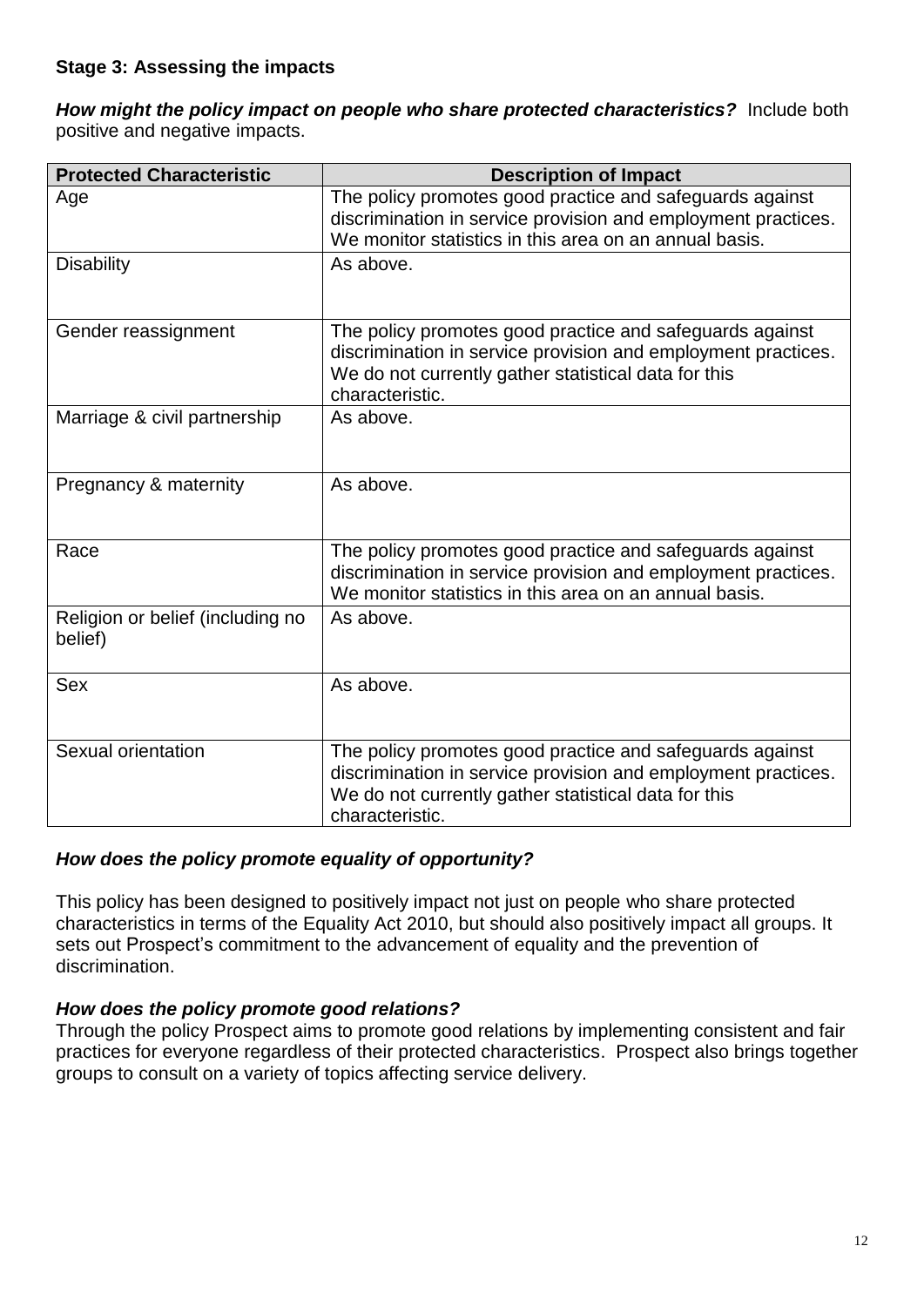# **Stage 4: Decision making and monitoring**

# *Identifying and establishing any required mitigating action*

If, following the impact analysis, you think you have identified any unlawful discrimination – direct or indirect - you must consider and set out what action will be undertaken to mitigate the negative impact.

| Does the assessment show a potential for differential<br>impact on any group(s)? | Yes | ⊠ No           |
|----------------------------------------------------------------------------------|-----|----------------|
| Is there potential for unlawful direct or indirect<br>discrimination?            | Yes | <b>No</b><br>☑ |

# *What arrangements could be implemented to reduce or mitigate any potential adverse or negative impacts identified?*

We monitor our complaints to identify any potential equalities related concerns or issues and through the introduction of our tenant scrutiny programme we will be able to assess the impact of our service delivery on a range of groups. This will help us to make changes to our services if required.

# *Describing how Equality Impact analysis has shaped the policy making process*

No changes have been made as a result of the equality impact assessment.

# *Monitoring and Review*

Equalities data for staff and Management Committee is monitored on an annual basis and data is gathered via the tenants survey every three years. The Equalities Working Group meets three times a year and monitors progress of the Equalities Action Plan. Equalities data and the Equalities action plan are reported to the Management Committee annually. The Equality & Diversity policy is reviewed every three years.